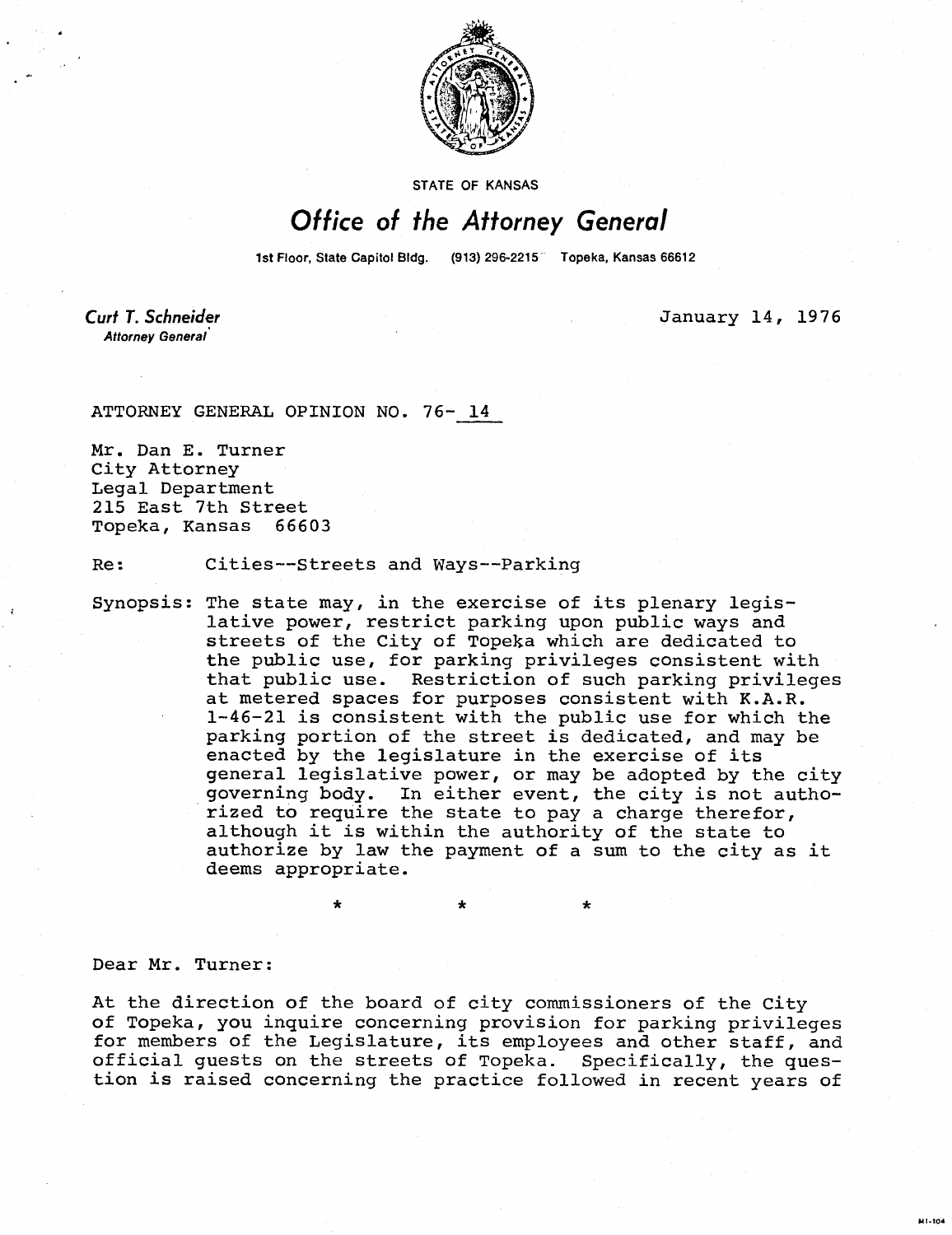Mr. Dan E. Turner Page Two January 14, 1976

reserving the use of certain metered spaces along the south side of Eighth Street and the north side of Tenth Street adjoining the statehouse.

You inquire, first, whether the State of Kansas has the "authority to render parking meters upon public streets in the City of Topeka of no consequence by placing bags over said meters," and if so, what is the basis of that authority. A fundamental distinction must be made between the constitutions of the United States and of the State of Kansas. In Leek v. Theis, 217 Kan. 784, P.2d (1975), the court stated thus:

> "The federal government is one of delegated, enumerated and limited powers. When an act of Congress is assailed as void, it is necessary to look to the federal constitution for a specific grant of power. When an act of a state legislature is assailed as void, it is only necessary to look to the federal and state constitutions for a specific restriction on that power. Thus an act of a state legislature on a rightful subject of legislation, is valid unless prohibited by the federal or state constitution." 217 Kan. at 800.

Thus, an act of the legislature respecting the parking of motor vehicles as described above must be deemed to be valid unless it is found to violate some provision of either the United States Constitution or of the Kansas Constitution. The proposed use of the parking privilege in the area in question is described by K.A.R. 1-46-21 thus:

> "The director of administrative services shall negotiate with appropriate official of the city of Topeka for parking privileges along the south curbline of 8th street and the north curbline of 10th street during legislative sessions for officers and employees of the legislative, executive and judicial departments having main duty assignments in the statehouse not accommodated with sufficient parking on the statehouse grounds proper."

Thus, parking privileges to be extended by the state extend only to state officers, such as members of the legislature, and employees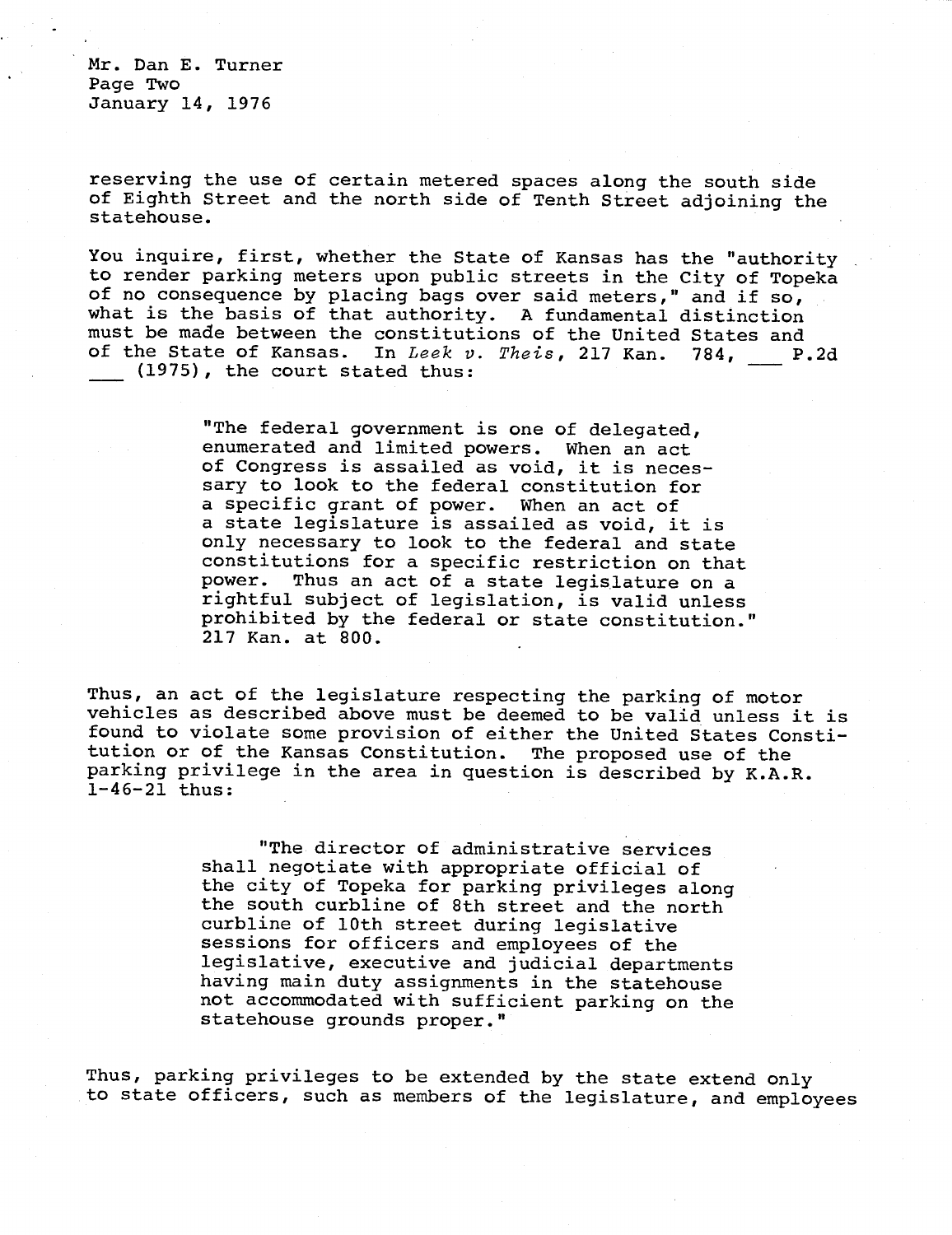Mr. Dan E. Turner Page Three January 14, 1976

of state government who have main duty assignments in the statehouse, for the duration of the legislative session, presumptively on the ground that such access to the parking adjacent to the statehouse is necessary and convenient for the operation of offices in the statehouse during the legislative session.

"Municipalities are politically subordinate subdivisions of the state government and legislatures in conferring powers on them may impose limitations on these powers." Koppel v. City of  $\overline{fairway}$ , 189 Kan. 710, 371 P.2d 113 (1962). In my judgment, the only restriction upon the legislative power of the state to dispose of the parking privileges in question is that the use of the privilege mandated by law serve a public purpose. It is settled law in Kansas that the "fee title of land used as streets of a city is vested in the county in which such city is situated in trust for the public use." Miller-Carey Drilling Co. v. Shaffer, 144 Kan. 508 at 514, 61 P.2d 1320 (1936). The county holds title to the streets and public ways of the city as a public trustee, as it were, the use thereof being dedicated to the public. The city is vested with legal control and responsibility for the maintenance of its public streets and ways. Both are subordinate political subdivisions of the state. The state, in the exercise of its plenary legislative powers, may by law direct or restrict the use of public property which is dedicated to the public use, so long as that direction or restriction is not inconsistent with the dedication. As a general rule, a use which serves a public purpose is consistent with dedication to a public use. A legislative restriction on the use of public parking spaces which assures continued use of the property thus restricted to a public purpose is not, in my opinion, unconstitutional.

If the state were to take by the exercise of eminent domain real property for the construction of parking facilities for its officers and employees, it would not be seriously contended that the taking was for a private purpose. Similarly, any legislative restriction upon the use of the metered spaces in question here consistent with the needs of the state, restricted both in duration, that of the legislative session, and in persons entitled to privileges there, being those state officers and employees with duty assignments in the statehouse who cannot be accommodated in other available parking on the statehouse grounds and official guests of the legislature, is a restriction upon the use of the metered spaces entirely consistent with the public use to which the property is dedicated. While such a legislative restriction reserving use of the spaces as described above does incidentally serve the personal convenience of the person to whom parking privileges are extended, reservation of the use of such spaces by the state is made in the interest of the state itself, and of its agencies and departments, and not to serve personal interests of private citizens unrelated to the needs and requirements of the state itself.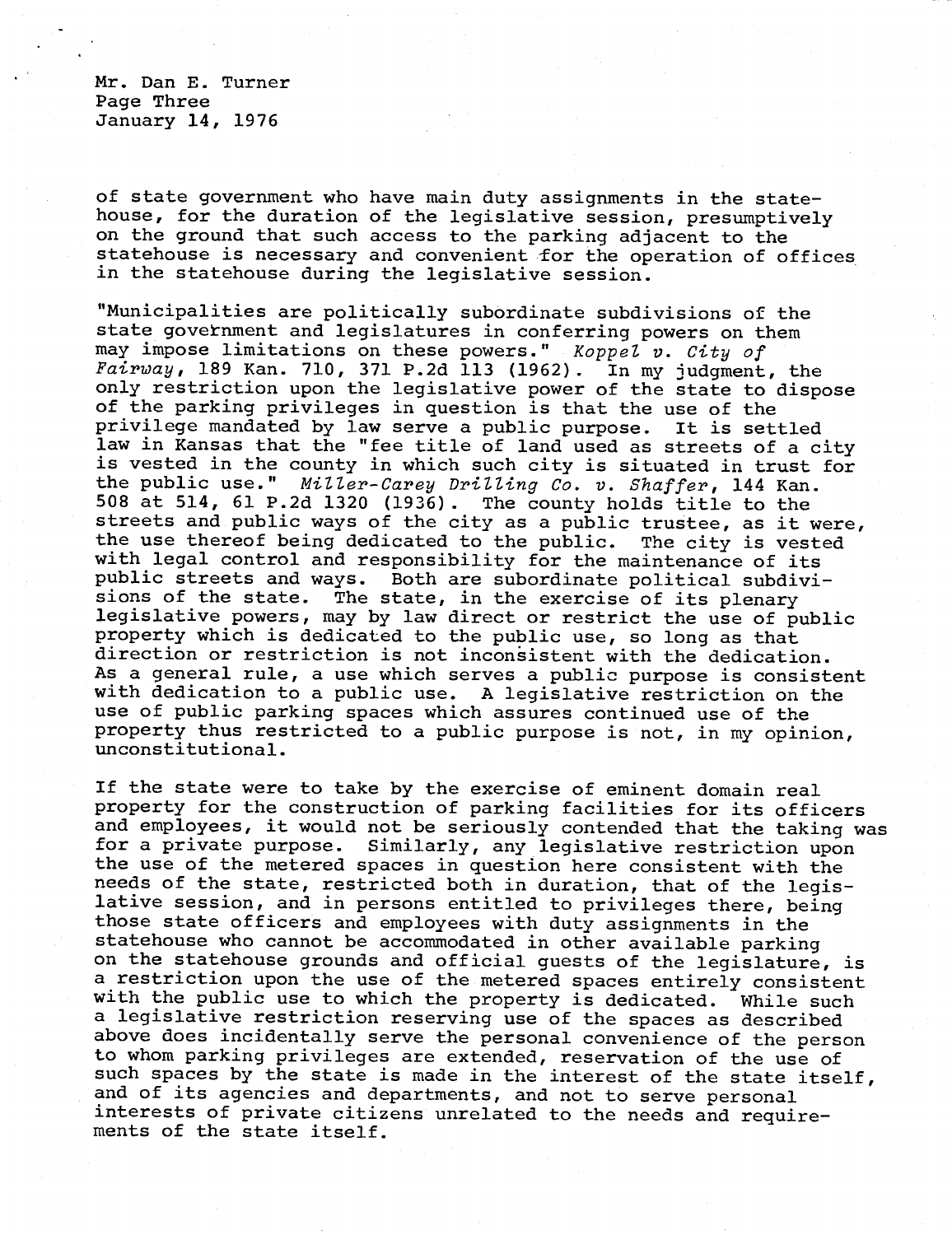Mr. Dan E. Turner Page Four January 14, 1976

It is accordingly my opinion that the State of Kansas has the authority, in the exercise of its plenary legislative power over public property dedicated to the public use, to reserve metered parking spaces upon public streets in the City of Topeka, for the use of state officers and employees as described in K.A.R. 1-46-21, and the state may by appropriate legislative act restrict the use of the spaces thus reserved to the class of persons specified in K.A.R. 1-46-21, i.e., members of the legislature and other officers and employees of the state having duty assignments in the statehouse, and official guests. I wish to emphasize that this opinion is not based upon and should not be construed to relate to any specific legislative proposal or bill by which this power might be exercised. Your question relates to the existence of legal power and authority, which I conclude does exist. In so stating, however, I must withhold any opinion regarding any particular legislative proposal, should one be prepared, until its specific terms are available for consideration.

You also ask whether the City of Topeka may exercise similar power, i.e., whether it may "render parking meters upon public streets therein of no consequence by placing bags over said meters." In my judgment, the city may exercise the same powers regarding the restriction of parking privileges in metered spaces which the State of Kansas is entitled to exercise. A restriction upon the use of such metered spaces for the uses within the scope of K.A.R. 1-46-21, and for official guests of the state, for the limited duration and purpose discussed above, is in my judgment a use consistent with the public use to which the space is dedicated. Although the county is vested with legal title to the public streets and ways of the city, as stated above, the city is vested with legal custody and control thereof, and may, in my judgment, in the exercise of that legal control, restrict the use of the metered spaces in accordance with the foregoing.

Lastly, you ask whether the city may require a fee from the state for the designated use of such metered parking spaces. In my opinion, it may not. In State v. City of Lawrence, 79 Kan. 1, 100 Pac. 485 (1909), the court discussed the legal relationship of municipal corporations to the state:

> "The question of the relation which municipal corporations bear to the state and the power of the legislature over them is exhaustively discussed in the notes to the case of State ex rel. Bulkeley et al., v. Williams, Treasurer, 68 Conn. 131, in 48 L. R. A. 465. The courts are not harmonious, and some apparently turn upon the right of local self-government. . . . [T]he courts are substantially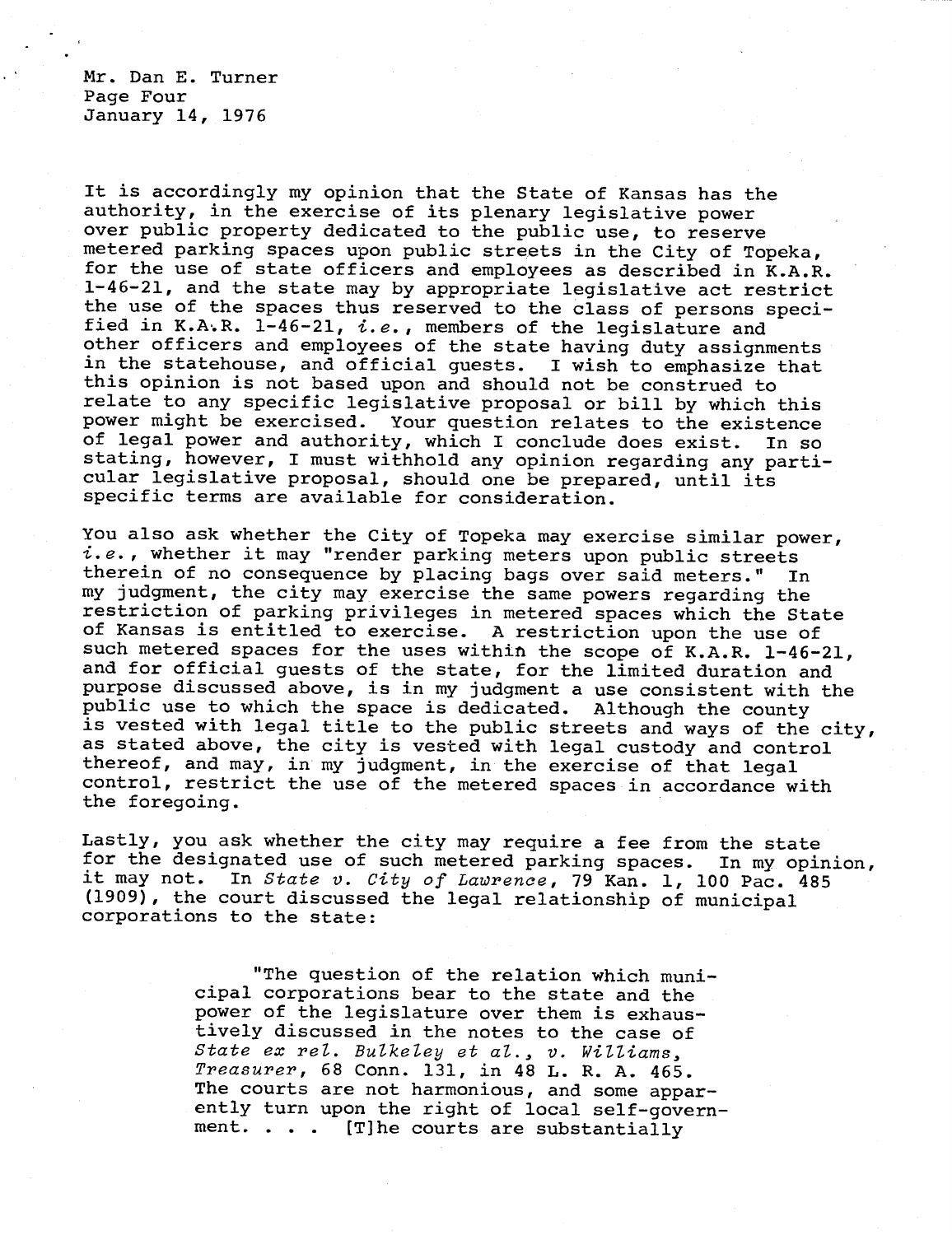Mr. Dan E. Turner Page Five January 14, 1976

> agreed that the legislature may require a municipal corporation or other constituent public agency of the state to perform any public duty which the state itself may perform. The only limitations on this power are that the state can not require a municipal corporation to perform a duty in which the state has no concern, nor to assume an obligation wholly outside the functions for which municipal corporations are created." 79 Kan. at 253-254.

If the state should in the exericse of its plenary legislative power designate the use of the metered parking spaces in question, it may require the city to implement the legislation so passed, and the city as a subordinate political subdivision of the state acts in that capacity as an instrumentality of the state, for which it is authorized to exact a fee or charge except as expressly provided by law. If the city should agree voluntarily to restrict the use of the metered spaces as aforesaid, it would, in my judgment, merely be preserving the spaces in question for a public use and purpose serving the corporate interests of the state, as distinguished from those of the city, again for which no charge or fee may lawfully be required, for the city nonetheless acts in such capacity as an instrumentality serving the interests and needs of the sovereign legislative power of the state. The city has no authority in such an instance to exact a fee for restricting certain public parking under its legal control to temporary uses which in themselves continue to serve a public purpose consistent with the dedication for a public use, the public use served by the restriction being those of the state itself.

To recapitulate, it is my opinion that the state may in the exercise of its plenary legislative power restrict the use of the metered parking spaces in question,  $i.e.,$  those abutting the statehouse grounds, to the uses for which the director of administrative services is authorized to negotiate under K.A.R. 1-46-21, and for such other uses as may be consistent with the foregoing. In addition, the city may lawfully restrict the use of metered spaces in accordance with the foregoing, without the necessity of state legislative action mandating such restrictions. In either event, the city has no authority to require the payment of charges therefor by the state, although the state by appropriate legislative action authorize such payments as are deemed appropriate.

I wish to emphasize that this opinion is limited specifically to the questions discussed herein, and has no relationship whatever to any practice whereby the city may in the past have permitted